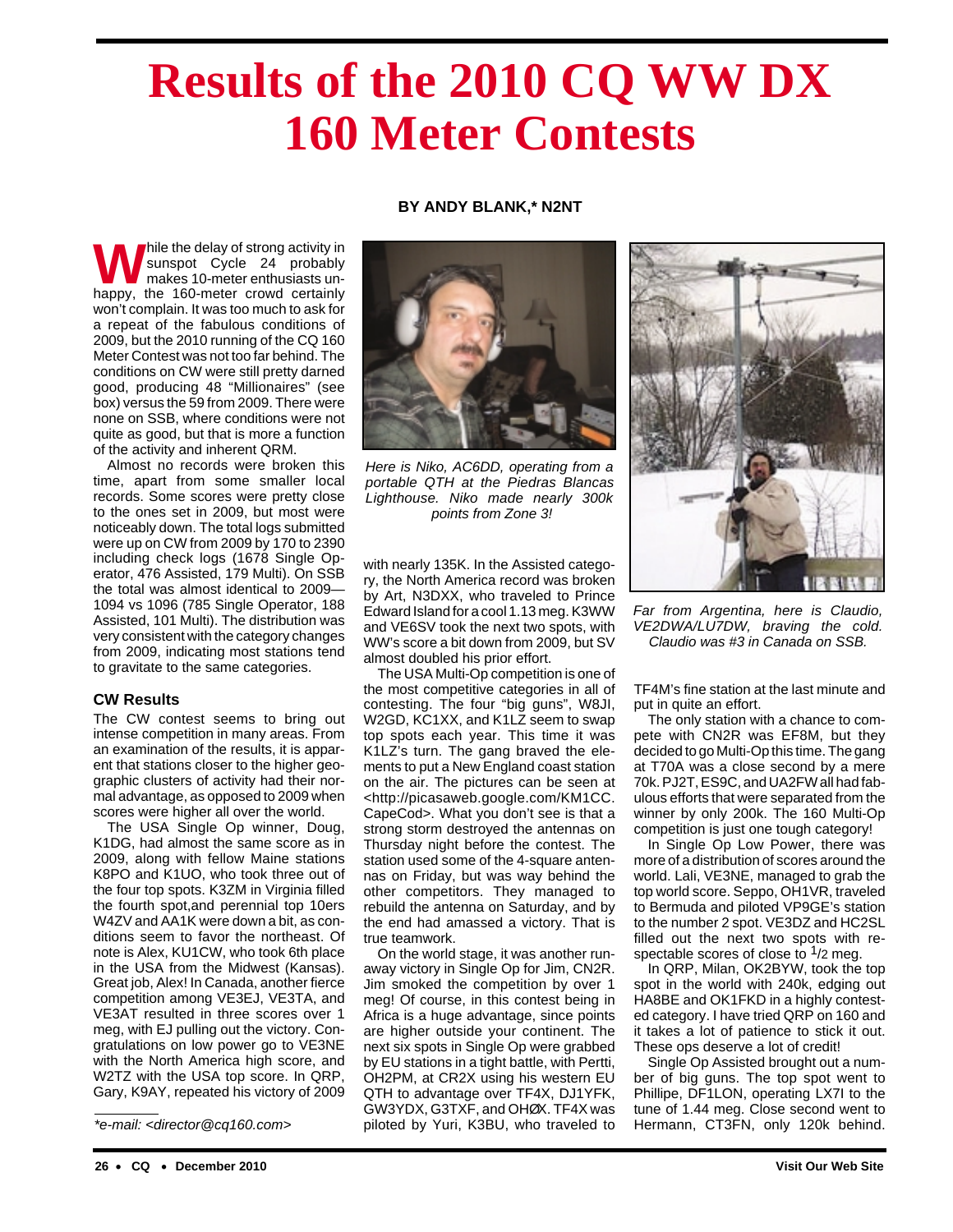# **2010 PLAQUE DONORS AND WINNERS**

**CW**

**SINGLE OPERATOR WORLD by Bill Tippett, W4ZV (DJ8WL Memorial).** Winner: Jim Sullivan, CN2R(W7EJ op) **USA by Ken Byers, K4TEA.** Winner: Doug Grant, K1DG **CANADA by Alabama Contest Group.** Winner: John Sluymer, VE3EJ **USA ZONE 3 by Milt Jensen, N5IA.** Winner: Lew Sayre, W7AT **USA ZONE 4 by Steve Schmidt, K4WA.** Winner: Alex Tkatch, KU1CW **USA ZONE 5 by Paul H. Newberry, Jr., N4PN.** Winner: Paul Obert, K8PO **AFRICA by James "Skip" Riba, WS9V.** Winner: Ricardo Martins, CT3KN **ASIA by Missouri DX/Contest Club.** Winner: Nodir Tursoon-Zadeh, EY8MM **EUROPE by John Battin, K9DX.** Winner: Pertti Simovaara, CR2X (OH2PM op) **SOUTH AMERICA by John Rodgers, WE3C.** Winner: Al Van Buren, CE1/K7CA **OCEANIA by John Battin, K9DX.** Winner: Massimo Zenobi, KH6ZM **JAPAN by Alabama Contest Group.** Winner: Masaki Okano, JH4UYB **NORTH AMERICA by CQ magazine (N4IN Memorial).** Winner: Bob Patten, C6AKQ (N4BP op) **ASSISTED WORLD by Andy Chesnokov, UA3AB.** Winner: Philippe Lutty, LX7I (DF1LON op) **ASSISTED EUROPE by Carsten-Thomas Dauer, DL2OBO.** Winner: Vlad Ryabov, ER4KAA (RA4LW op) **ASSISTED USA by Akira Nagi, JA5DQH.** Winner: Charles Fulp, K3WW **LOW POWER WORLD by Ed Parish, K1EP.** Winner: Lajos "Lali" Laki, VE3NE **LOW POWER USA by Rich Kennedy, N4ESS.** Winner: Fred Groner, W2TZ **LOW POWER EUROPE by Petr Ourednik, OK1RP.** Winner: Gediminas Lucinskas, LY9A **LOW POWER CANADA by Contest Club Ontario.** Winner: Yuri Onipko, VE3DZ **QRP WORLD by Wayne Mills, N7NG.** Winner: Milan Konecny, OK2BYW **QRP USA by Bob Raymond, WA1Z.** Winner: Gary Breed, K9AY Q**RP EUROPE by Gary Breed, K9AY.** Winner: Bela Nagy, HA8BE **MULTI-OPERATOR WORLD by Hugh Valentine, N4RJ.** Winner: EF8M (RD3AF, RZ3AZ ops) **USA by W8UVZ, WØCD, K8GG.** Winner: K1LZ (K1LZ, K1ZM, KB1GSO, KB1RDZ, K3JO, NU5Y, N8BO, Vinnie ops) **EUROPE by SKY Contest Club.** Winner: UA2 Contest Club T70A (RV2FW, T77C, UA2FB, UA2FF, UA2FZ ops) **ZONE 3 by Riki Kline, K7NJ/4X4NJ.** Winner: N7DD (W8TK, N7DD ops) **SSB SINGLE OPERATOR WORLD by Bill Barr, N4NX.** Winner: Massimo Cortesi, D4C (IZ4DPV op) **USA by David Thompson, K4JRB.** Winner: Peter Briggs, K3ZM **CANADA by Alabama Contest Group.** Winner: Paul Hudson, VE3TA **ZONE 3 by Dr. Larry Flegle, N4TMW.** Winner: Jim Stevenson, W6YI **ZONE 4 by Alabama Contest Group.** Winner: Jim Eppright, K5RX **ZONE 5 by Jim Monahan, K1PX.** Winner: Manny Fonseca, W2MF **AFRICA by Carl Henson, WB4ZNH.** Winner: Manuel De Aguilar, EA8ZS **ASIA by Ed Campbell, NX7TT.** Winner: Hovik Tarzyan, EK6TA **EUROPE by James "Skip" Riba, WS9V.** Winner: Dmitri Gorshkov, RW2F (UA2FB op) **NORTH AMERICA by CQ magazine (K2EEK Memorial).** Winner: John Barcroft, ZF2AM **SOUTH AMERICA by John Rodgers, WE3C.** Winner: Geoff Howard, PJ2T (WB9Z op) **OCEANIA by Al Teimurazov, 4L5A.** Winner: Pier Iovino, KH7MM (W1NA op) **ASSISTED WORLD by Ray Sokola, K9RS.** Winner: Emir-Braco Memic, E77DX **ASSISTED EUROPE by Braco Memic, OE1EMS.** Winner: Marko Munih, S50K **ASSISTED USA by Mississippi Valley DX & Contest Club.** Winner: Bob Morris, W4MYA **LOW POWER WORLD by Howard Klein, K2HK.** Winner: Istvan Vajda, HG1ØP (HA3MY op) **LOW POWER USA by Boring ARC.** Winner: Julius Fazekas, N2WN **LOW POWER EUROPE by Contest Club Ontario.** Winner: Gediminas Lucinskas, LY9A **LOW POWER CANADA by Rudy Bakalov, N2WQ.** Winner: Lajos "Lali" Laki,VE3NE **QRP WORLD by Mike Schwieterman, K7MS.** Winner: Bela Nagy, HA8BE

## **MULTI-OPERATOR**

**WORLD by Southeast DX Club.** Winner: Martti Laine, CR2X(OH2BH, OH2PM ops) **USA by Jerry Rosalius, WB9Z.** Winner: John Rodgers, WE3C (KQ3V, NN3Q, WE3C) **EUROPE by SKY Contest Club.** Winner: Pete Lindsay, EI7M (EI3JE, EI3DP, EI8IR, LY3MM/EI3JZ, G4CLA, EI6BT ops)

**ZONE 3 by Riki Kline, K7NJ/4X4NJ.** Winner: Patrick Hess, NK7C (NK7C, W7RH, N7CQQ, N7NND, KE7ZIW, KF7HGD ops)

#### **SSB/CW Combined**

**WORLD by Alex Tkatch, KU1CW.** Winner: Paul Hudson, VE3TA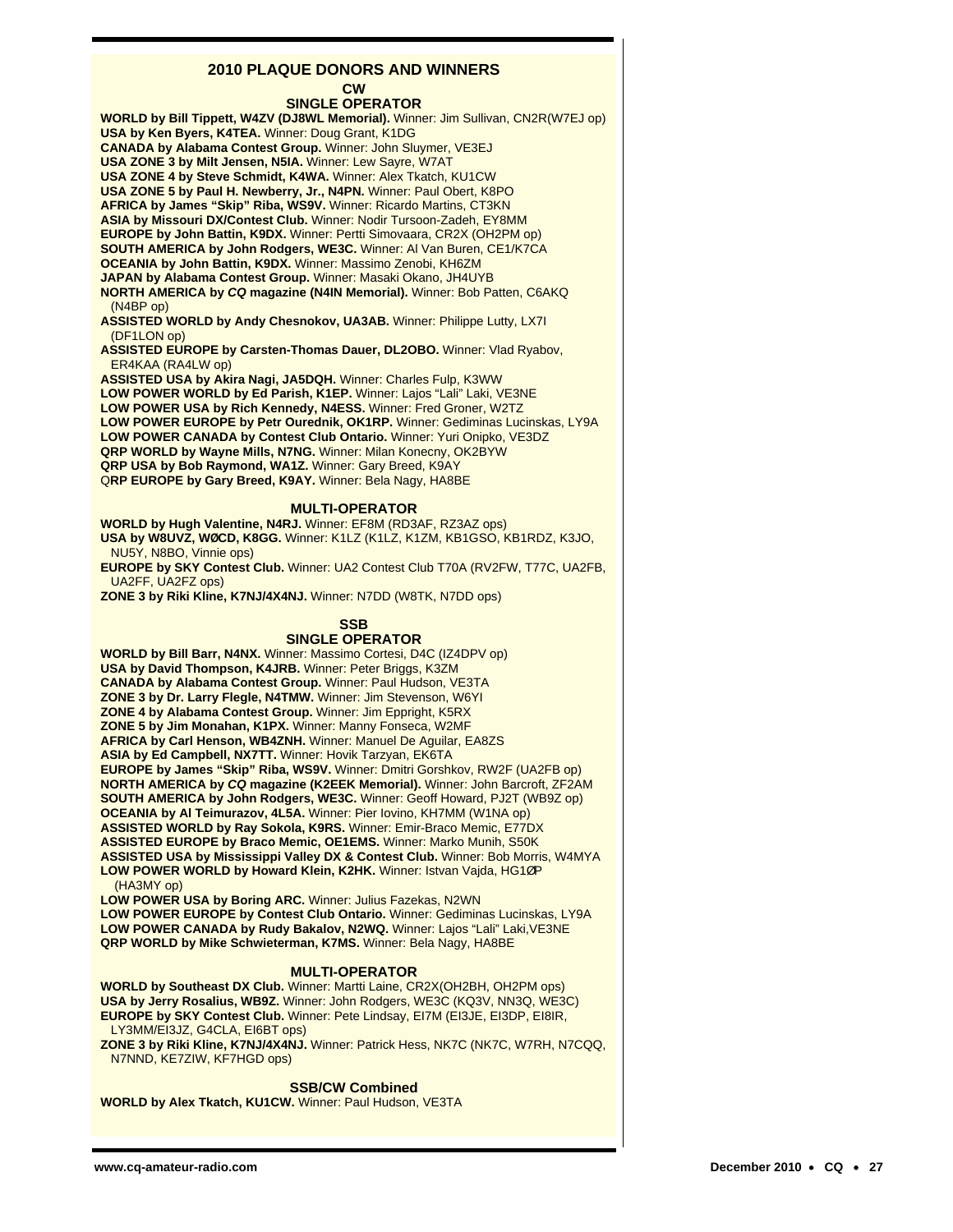

Herman, HB9CRV, operated CT3FN to #2 in the world Assisted.



If you've never worked this guy, you haven't been on 160 meters. This is Bela, HA8BE, who operated QRP to #2 in the world.

Rounding out the next spots were ER4KAA, OE9R, and ON4WW all with over 1 meg.

#### **SSB Results**

The fabulous conditions on CW did not repeat for the SSB leg this year, with more storms and QRN than for 2009. However, the number of entries did not decrease and we still had some spirited competitions.

In USA Single Op, Peter, K3ZM, used his Virginia QTH to take the number 1 slot again. Peter also had one of the top CW/SSB combined scores. He was followed closely by W2MF, W3BGN, and ND8DX, with K5RX from Texas on their tail. On the Canadian side, Paul, VE3TA, edged out VE3PN by less than 20k, followed by VE2DWA also with over 300k. Paul also took the top honors for the

# **TOP SCORES**

| <b>CW</b> |                        | <b>LOW POWER W/VE</b> |                             |               | <b>SSB</b>             | <b>LOW POWER W/VE</b> |                             |
|-----------|------------------------|-----------------------|-----------------------------|---------------|------------------------|-----------------------|-----------------------------|
|           | <b>SINGLE OPERATOR</b> |                       |                             |               | <b>SINGLE OPERATOR</b> |                       |                             |
|           | <b>USA</b>             |                       |                             |               | <b>USA</b>             |                       |                             |
|           | K1DG 1,240,400         |                       | W2TZ 301.385                |               |                        |                       |                             |
|           | K8PO1,128,012          |                       |                             |               | W2MF331.668            |                       |                             |
|           | K3ZM1,007.262          |                       | VE2XAA 246,568              |               | W3BGN313,000           |                       |                             |
|           |                        |                       | VE1ZA237.216                |               | ND8DX305.472           |                       |                             |
|           |                        |                       |                             |               |                        |                       |                             |
|           |                        |                       | QRP W/VE                    |               |                        |                       | QRP W/VE                    |
|           | KU1CW 761.924          |                       |                             |               |                        |                       |                             |
|           |                        |                       |                             |               |                        | KP4KE/W4 59,020       |                             |
|           |                        |                       |                             | NR5M226.416   |                        | WB4MSG52.896          |                             |
|           |                        |                       |                             |               |                        |                       |                             |
|           |                        |                       |                             |               |                        |                       |                             |
|           |                        |                       |                             |               |                        |                       |                             |
|           | <b>VE</b>              |                       |                             |               | <b>VE</b>              |                       |                             |
|           | VE3EJ 1,614,600        |                       | <b>MULTI-OPERATOR WORLD</b> |               | VE3TA356.538           |                       | <b>MULTI-OPERATOR WORLD</b> |
|           | VE3TA1,371,612         |                       | EF8M1,913,613               |               | VE3PN 338,712          |                       |                             |
|           | VE3AT1,080,093         |                       |                             |               | VE2DWA307,632          |                       |                             |
|           |                        |                       |                             |               |                        |                       |                             |
|           |                        |                       |                             |               |                        |                       |                             |
|           |                        |                       | UA2FW1,703,460              |               | *VE3NE 162,357         |                       |                             |
|           |                        |                       |                             |               |                        |                       |                             |
|           | Zone 3                 |                       | OM8A1,568,700               |               | Zone 3                 |                       |                             |
|           | VE7CC 536,544          |                       | TM6M1,530.696               |               |                        | XE1RCS417.029         |                             |
|           |                        |                       | HG8DX1,471,248              |               |                        |                       |                             |
|           | AC6DD 269.872          |                       |                             |               |                        | UA2FW384.264          |                             |
|           |                        |                       | E77DX1,420,668              |               |                        |                       |                             |
|           |                        |                       |                             |               |                        |                       |                             |
|           |                        |                       | <b>MULTI-OPERATOR W/VE</b>  |               |                        |                       | <b>MULTI-OPERATOR W/VE</b>  |
|           | QRP                    |                       |                             |               | QRP                    |                       |                             |
|           | OK2BYW240,450          |                       |                             |               |                        |                       |                             |
|           | HA8BE 199,188          |                       | KC1XX 1,112,694             | OK2BYW71,656  |                        |                       |                             |
|           |                        |                       | W2GD 1,042,020              |               |                        |                       |                             |
|           | OK1FKD145,020          |                       |                             |               |                        |                       |                             |
|           |                        |                       |                             |               | WB4MSG52,896           |                       |                             |
|           | OK1DVM142,308          |                       |                             |               |                        |                       |                             |
|           |                        |                       |                             |               |                        |                       |                             |
|           |                        |                       | <b>ASSISTED WORLD</b>       |               |                        |                       | <b>ASSISTED WORLD</b>       |
|           | <b>DX</b>              |                       |                             |               | <b>DX</b>              |                       |                             |
|           | CN2R 2,604,055         |                       | CT3FN1,321,870              |               |                        | W4MYA385,614          |                             |
|           | CR2X1,468,772          |                       | VY2/N3DXX 1,137,280         | ZF2AM 438,780 |                        |                       |                             |
|           |                        |                       | ER4KAA1,130,381             |               |                        | OK1CDJ350.720         |                             |
|           | TF4X 1,234,401         |                       |                             |               |                        | VE3RZ340,130          |                             |
|           | DJ1YFK1,172,864        |                       |                             |               | CT1JLZ 366,392         |                       |                             |
|           | GW3YDX1,147,875        |                       | ON4WW1,053,132              |               |                        |                       |                             |
|           | G3TXF1,027,565         |                       | DL1AUZ 1,015,734            |               | OY9JD324,709           | S57DX301,859          |                             |
|           | OHØX 1.002.124         |                       |                             |               |                        |                       |                             |
|           |                        |                       |                             | 9A2DQ 296,604 |                        |                       |                             |
|           |                        |                       |                             |               |                        | ER4KAA261,864         |                             |
|           | EY8MM 923,590          |                       |                             |               | OM3TWM218.862          |                       |                             |
|           |                        |                       | <b>ASSISTED W/VE</b>        |               |                        |                       | <b>ASSISTED W/VE</b>        |
|           | <b>LOW POWER WORLD</b> |                       | VY2/N3DXX 1.137.280         |               | <b>LOW POWER WORLD</b> | W4MYA385.614          |                             |
|           |                        |                       |                             |               | HG10P 181,704          | VE3RZ340,130          |                             |
|           | OH1VR/VP9498.680       |                       |                             |               |                        |                       |                             |
|           |                        |                       |                             |               |                        |                       |                             |
|           | VE3DZ471,335           |                       | W4MYA559,435                |               |                        |                       |                             |
|           | HC2SL448,470           |                       |                             |               |                        |                       |                             |
|           | OK1CF 375,067          |                       |                             |               |                        | *Low Power            |                             |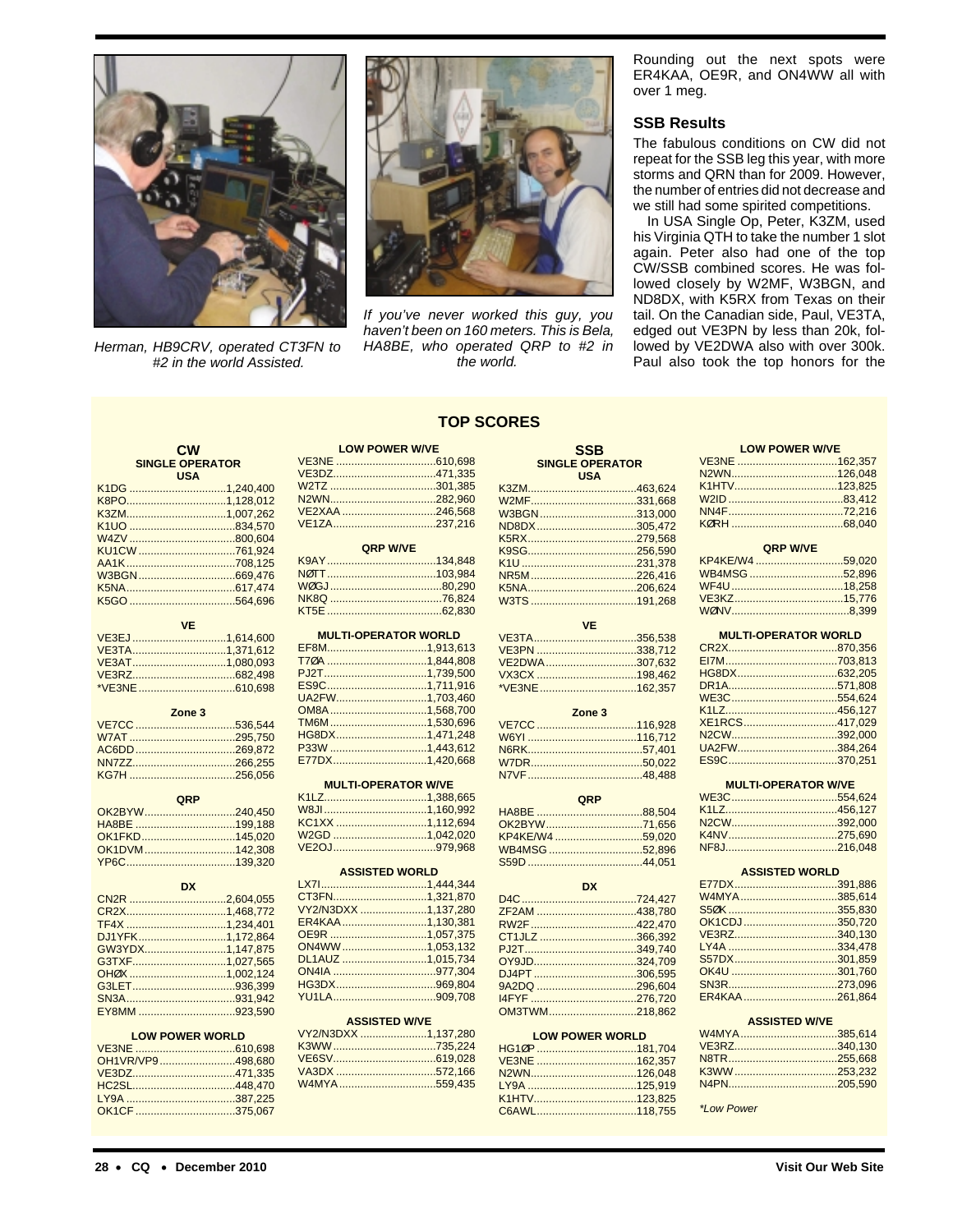

CW/SSB combined score. Now that is dedication!

In low power, at the top there is that call again, VE3NE. Congrats to Lali. In the USA, Julius, N2WN, just edged out Larry, K1HTV, by only 2k points. In Single Op Assisted W4 "Mike Yankee Alpha " took top honors, edging out VE3RZ by a mere 45k. Tony, KP4KE, operated from a Florida QTH to take the QRP high USA score. QRP and SSB on 160? That takes some intestinal fortitude. Sam, WB4MSG, was right behind Tony by only 7k.

On the Multi-Op front in the USA, the gang at WE3C triumphed over K1LZ (at the home QTH) and N2CW (from the W2GD portable QTH) this time around. The scores were down from their CW counterparts, but it take just as much effort to amass these scores on SSB. Congratulations to John, WE3C, for assembling a first-class crew.

The top Single Op score in the world by a large margin again went to a station from Africa. Massimo, IZ4DPV, made the trek to Cape Verde and scored a hefty 724k, almost 300k higher than the competition. The D4C signal is certainly a beacon on Topband.

The next six scores were all competitively bunched together, with ZF2AM and RW2F breaking 400k, and CT1JLZ, PJ2T, OY9JD, and DJ4PT all above 300k.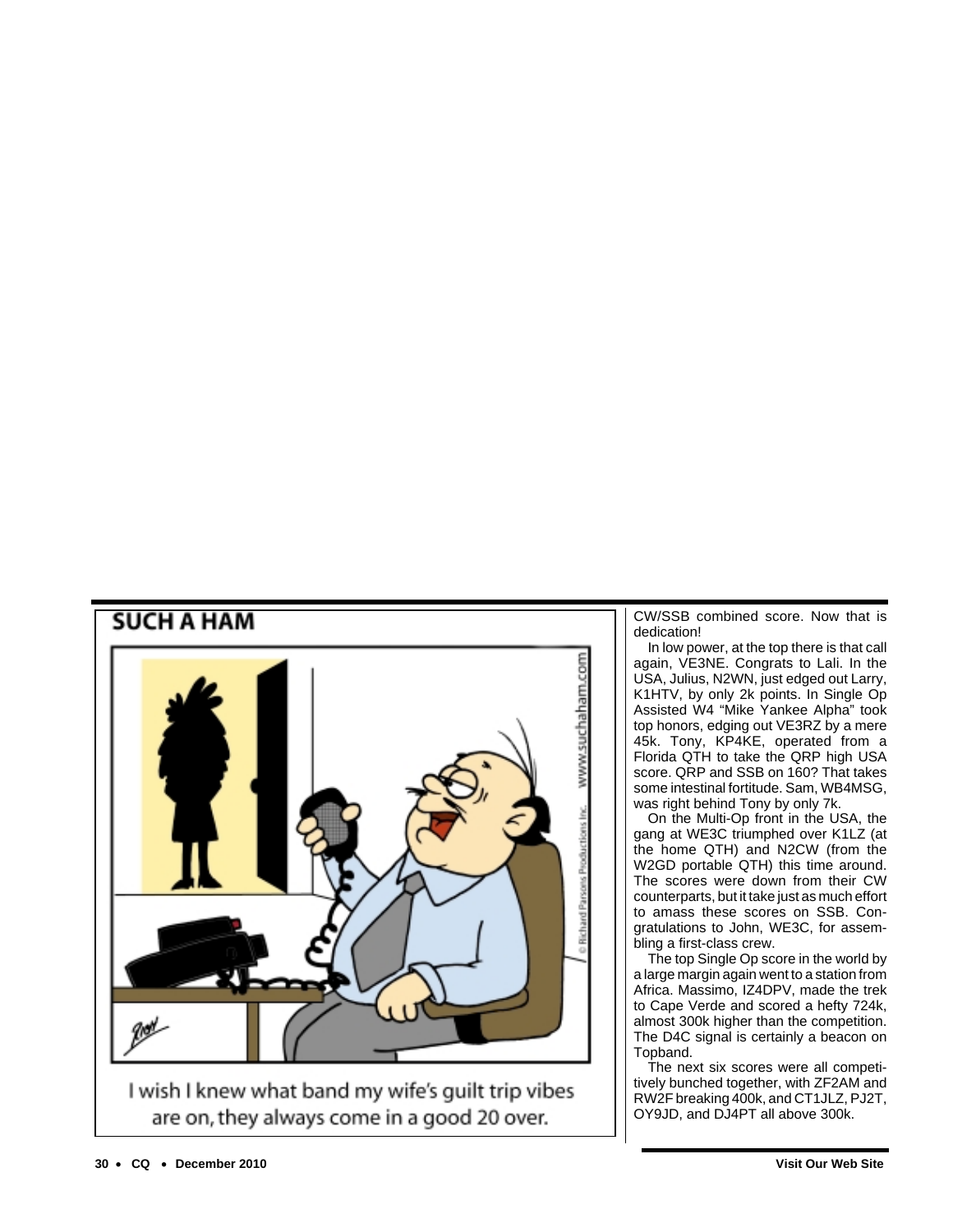

The gang at top USA Multi-Op K1LZ operating portable from Cape Cod, Massachusetts. Left to right: Krassy, K1LZ; Jeff, K1ZM; Velimir, K3JO; Mladen, NU5Y; and Micky, N8BD.

In Single Op Assisted, Braco, E77DX, took the top spot by 35k over S50K, OK1CDJ, and LY4A. In low lower, HGØP and LY9A ended up #1 and #2 in the world outside North America. Dim, RL3FT, traveled to C6AWL and had a good showing, providing a nice multiplier for the troops.

The keenest competition once again came in the form of Multi-Op on the DX side. Martti, OH2BH, and Pertti, OH2PM, put their Azores QTH to good use piloting CR2X to the winning score at 870k, the highest point total in the contest! Not far behind at 700k was EI7M, followed by HG8DX and DR1A. There were over 100 Multi-Op entries on SSB, proving its continued popularity.

## **MILLIONAIRES CLUB CW 2010**

| CN2R 2,604,055                | SK7DX 1,166,468        |  |
|-------------------------------|------------------------|--|
|                               |                        |  |
|                               | GW3YDX1,147,875        |  |
| PJ2T.                         |                        |  |
|                               | VY2/N3DXX 1.137.280    |  |
|                               | VY2/N3DXX 1,137,280    |  |
| UA2FW1,703,460                | ER4KAA 1,130,381       |  |
|                               |                        |  |
|                               | UZ2M 1,123,120         |  |
|                               | OH0Z 1,122,786         |  |
| HG8DX1,471,248                | KC1XX 1,112,694        |  |
|                               |                        |  |
|                               | <u>VE3AT1,080,093</u>  |  |
|                               |                        |  |
|                               |                        |  |
|                               | ON4WW1,053,132         |  |
| K <sub>1</sub> L <sub>Z</sub> |                        |  |
| VE3TA1,371,612                |                        |  |
| DR <sub>1</sub> A.            |                        |  |
| CT3FN1,321,870                | <u>XE1RCS1,021,515</u> |  |
|                               |                        |  |
|                               | DL1AUZ 1,015,734       |  |
|                               |                        |  |
|                               |                        |  |
| DJ1YFK1,172,864               |                        |  |
|                               |                        |  |